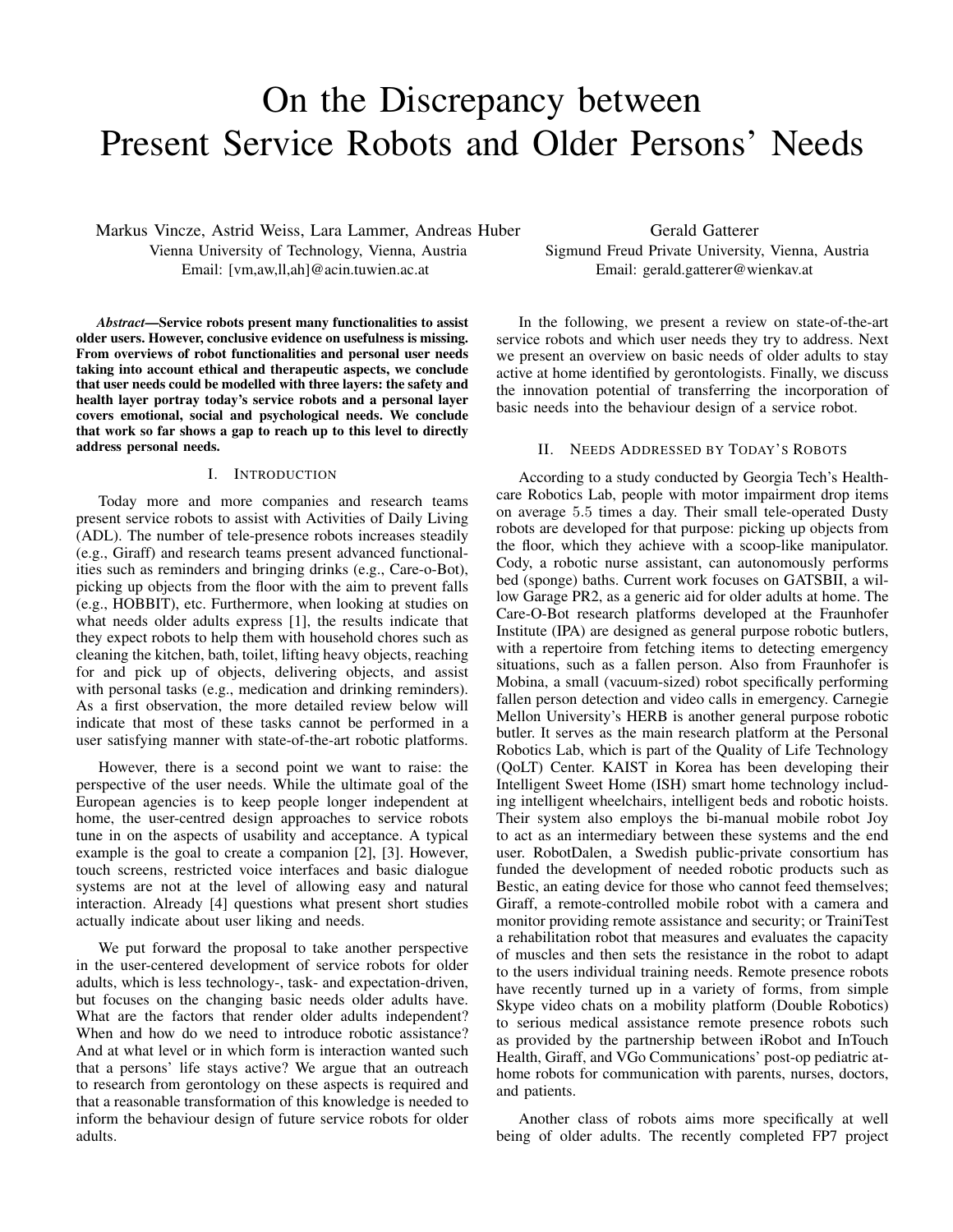Mobiserv aimed to develop solutions to support independent living of older adults as long as possible, in their home or in various degrees of institutionalization, with a focus on health, nutrition, well-being, and safety. These solutions encompass smart clothes for monitoring vital signs, a smart home environment to monitor behavioural patterns (e.g., eating) and detect dangerous events, and a companion robot. The robot's main role is to generally activate, stimulate and to offer structure during the day. It also reminds its user of meals, medication and appointments and encourages social contacts via video calls. The US NSF is currently running the Socially Assistive Robotics project with partners Yale, University of Southern California, MIT, Stanford, Tufts and Willow Garage. Their focus is on robots that encourage social, emotional, and cognitive growth in children, including those with social or cognitive deficits. The elder care robot Sil-Bot developed at the Center for Intelligent Robotics (CIR) in Korea, is devised mainly as an entertainment robot to offer interactive games that have been co-developed with Seoul National University Medical Center specifically to help prevent Alzheimer's and dementia. Sil-Bot is meant to be a companion that helps to encourage an active, healthy body and mind. Its short flipperlike arms do not allow for actual manipulation.Another publicprivate partnership is the EC-funded CompanionAble Project, which created a robotic assistant for the elderly called Hector. The project integrates Hector to work collaboratively with a smart home and remote control center to provide the most comprehensive and cost efficient support for older people living at home.

Hoaloha Robotics in the United States is planning to bring their elder care robot to market soon. Based on a fairly standard mobile platform offering safety and entertainment, they focus on an application framework that will provide integration of discrete technological solutions like biometric devices, remote doctor visits, monitoring and emergency call services, medication dispensers, on-line services, and the increasing number of other products and applications already emerging for the assistive care market. Japan started a national initiative in 2013 to foster development of nursing care robots and to spread their use. The program supports 24 companies in developing and marketing their elder care technologies, such as the 40 centimeter tall Palro conversation robot that offers recreation services by playing games, singing and dancing together with residents of a care facility. Another example is the helper robot by Toyota, which is mostly remote controlled from a tablet PC. Going specifically beyond entertainment capabilities, Waseda University's Twendy One is a sophisticated bi-manual robot that provides human safety assistance, dexterous manipulation and human friendly communication. It can also support a human to lift from her/his bed or a chair. Going even further the RIBA-II robot by RIKEN-TRI Collaboration Center for Human-Interactive Robot Research (RTC) can lift patients of up to 80 kg from a bed to a wheelchair and back. Some ADL tasks are directly addressed by walking aids, e.g., [5] and cognitive manipulation training for example using exoskeletons [6], [7].

The short overview indicates that individually many ADL tasks are approached. However, they all require different types of robots. Besides tele-presence robots and combined functionality from an ambient living environment, ADL user needs are only partially fulfilled.

#### III. PERSONAL NEEDS OF USERS

The theory of activation indicates that older persons, being more active have a lower risk to suffer from depression, dementia and frailty. In the following we will present therapeutic findings from gerontology which could be beneficial for service robot development.

## *A. Therapeutic Findings*

Finding enjoyment in life and staying active is a challenge for seniors living alone and goes beyond pure technical aspects. Similarly, loss of motivation is frequently observed in aged persons [8]. Two thirds of persons over 65, for instance, were found to not exercise regularly [9], even though aware of the benefits of physical activity, and up to 75 percent of older Americans are insufficiently active [10]. It follows that reminding and informing the target group alone will not necessarily lead to prolonged motivation.

Staying active in older age has been found to contribute to physical, psychological and also cognitive well-being in older persons. In therapeutic settings, the use of group activities involving simple games, turned out to have a positive effect on perceived well-being of persons with mild to moderate dementia [11]. Other studies looked into the fact that participation in leisure activities among older persons improves life conditions, compensates for social and physical deficits in later life [12], and contributes to subjective well-being [13]. Beneficial effects of exercise on various physiological and psychological parameters in healthy elderly have been well established, too [14]. Happiness of a person in general has a strong effect on longevity in healthy populations [15], and thus should also be fostered in older age groups.

It could be shown that joyful physical activities, such as dancing [3], increase the perceived health status and quality of life of senior citizens [16], [17]. In general, physical activity is regarded a determinant of mobility performance in older age [18]. It seems to contribute to well-being of older adults because it helps people to maintain a busy and active life, mental activity, positive attitude toward life and, in turn, also avoidance of stress, negative function, and isolation [19].

Apart from physical and cognitive activities, social activities of older people have been observed to be associated with lower mortality [20]. Thus, a robotic assistant motivating the user to engage in social contacts and activities could enhance quality of life. In a study by Zuckerman et al. [21] happiness was identified as a psychosocial predictor of mortality among older adults. It is therefore not surprising that entertaining activities such as listening to music [22], visiting friends and participation in crafts [23] are positively related to greater psychological well-being in older adults. Additionally, the risk of incident frailty among senior citizens participating in physical activities or in group cultural activities was found to be significantly lower than in those who did not participate in such activities [24].

#### *B. Ethical Aspects of Human Robot Interaction*

For many older adults, who have slightly to none cognitive or physical impairments, functionality is not a crucial reason to use technology, especially if they have spent most part of their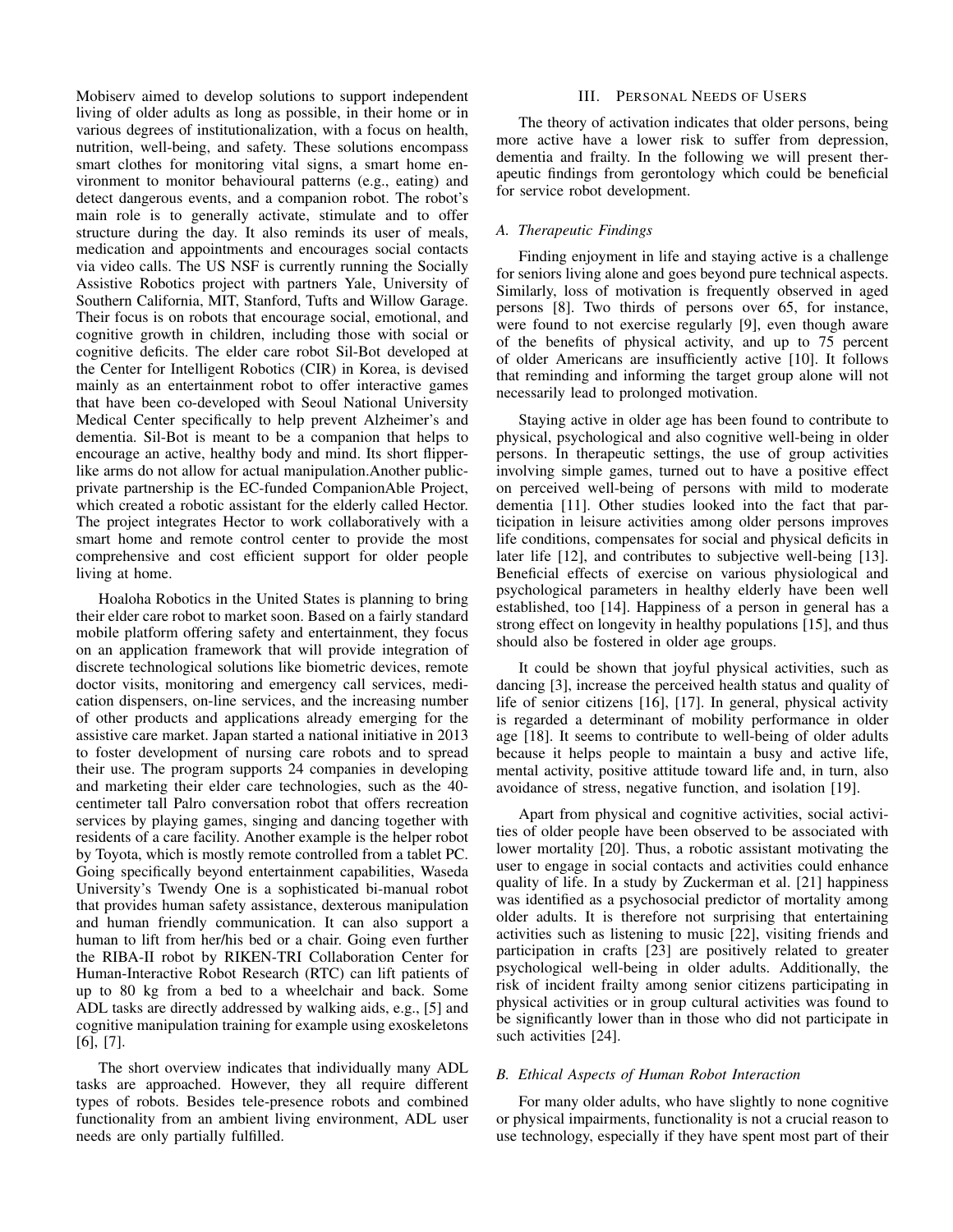lives without such technical devices. Given that their health is all right, most older adults want to be socially active, help others and enjoy their time. Certainly, they do not want to depend on others nor a robot.

To overcome acceptance problems that older users may have, contemporary research focuses on psychological mechanisms to develop robot companions. A meta-study shows that there is a positive effect of service robots, however the effect is not conclusive and a large-scale studies is needed [25]. One reason about this uncertainty is that design approaches mistake social mechanisms to trigger emotional attachment for a kind of extended usability. However, usability is related to the adaptation of needs of persons, while sociability describes the capability of interacting with other people. This means that emotional attachment raised by social mechanisms cannot be equated with acceptance by usability.

Following the Ethics of Care [26] and the Autonomy concept used in bio-ethical systems [27], the employment of such social mechanisms in robot products can have a serious impact on the moral autonomy of a person [28]. They stand in conflict with two basic moral principles on which the autonomy of the person is based:

- Substantial knowledge: usually provided using the professional practice standards.
- Substantial freedom: usually affected by such aspects as persuasion, coercion, and manipulation.

Socially assistive robots using strategies that confuse emotional attachment with product acceptance stand in conflict with both of these moral principles of personal autonomy. The endusers lack substantial knowledge about the social mechanisms establishing an attachment, something which is usually experienced between persons and not towards objects. Freedom is compromised due to the effect of these social mechanisms. The end-user may experience difficulties to escape the unconscious social mechanisms and to decide against the robot. Socially assistive robots should neither be built to replace human caregivers nor to delude their owners with unconscious emotional mechanisms in order to become indispensable.

## IV. A THREE-LAYER MODEL OF USER NEEDS

The review indicates that there is a wealth of robotic solution that address specific user needs while aspects of therapeutic and ethical findings indicate that there is more to learn. In order to enable active independent living at home for older adults we argue that a robot first needs to have an eye on the safety and health status of the user to then activate the user to live an active life. This activation should be achieved by motivating the user and addressing the basic physiological and social needs listed in the following.

Physiological needs To remain healthy and fit in old age is an important factor for well-being. This includes physical activities such as

- Progressive Muscle Relaxation: Yoga, Pilates or Tai Chi can be shown by the robot in a funny and motivating way.
- Swimming: Swimming allows the swimmer to become weightless and reduces impact on the body so you can have a good aerobic workout without feeling too much pressure on your body. So a robot motivating to go

swimming will have a positive influence on the physical situation but also improve social connectedness.

- Dancing will take a person back to her your youth and is a good social activity. Dancing is a good aerobic activity and a person could even try to organise a dance with friends and family and relive old times. Dancing can help to feel connected with the community and can enable a person to make more friends. The robot could help to show dancing steps but also plays the music. It may take a film of the person to motivate to continue.
- Walking to the shops, walking the dog or walking around the park: Make walking a social activity and invite family or friends along to walk with you. Walking is great aerobic exercise and it does not even have to feel like exercise.
- Chores and Housework: Even though chores and housework do not seem a great deal of fun, activities like these will help you maintain body strength. Even participating in a small amount of housework every day or most days will prevent your body from seizing up or lacking energy. In this way, you will not become sedentary and you will be able to enjoy life. The robot could motivate to change the surrounding with pictures, plants and light.

Social needs Similarly also social activities should be strengthened such as:

- Meeting friends, calling them by phone, playing games, having e-mail contact, going out for a coffee or dinner etc.
- Emotional functions can be trained by watching funny films, doing funny things, going to cabaret or funny social activities (parties, laugh yoga)
- Cognitive functions can be training in everyday activities (shopping), social interaction (talking to friends about news), playing games, reading newspapers, planning a journey etc.

One possible way to express these different user needs is to group them in three-levels as proposed in Fig. 1. Starting from the basic safety needs over needs related to health, we place on top the personal needs. What we think the reviews above indicate is that service robots need to address the personal needs with higher priority as developed so far.

Certainly, this approach needs a more thorough interaction of disciplines (as raised and intended by this workshop) ranging from therapists and geriatrics, over psychologists and sociologists to the computer scientists and robotics researchers. However, the challenge is to overcome traditional thinking of service robots performing household chores and come closer to the core needs of users to enable an active life style while ageing in place. We argue for exploring in a systematic way how these needs on the personal level can be transferred to HRI scenarios and that long-term studies with robotic systems in actual user homes will be required to provide insights.

## V. CONCLUSION

In summary, we put forward the observation that there is a discrepancy between research for accepting robots versus building robots that address basic needs of older adults. We try to exemplify the discrepancy in terms of user needs. A typical